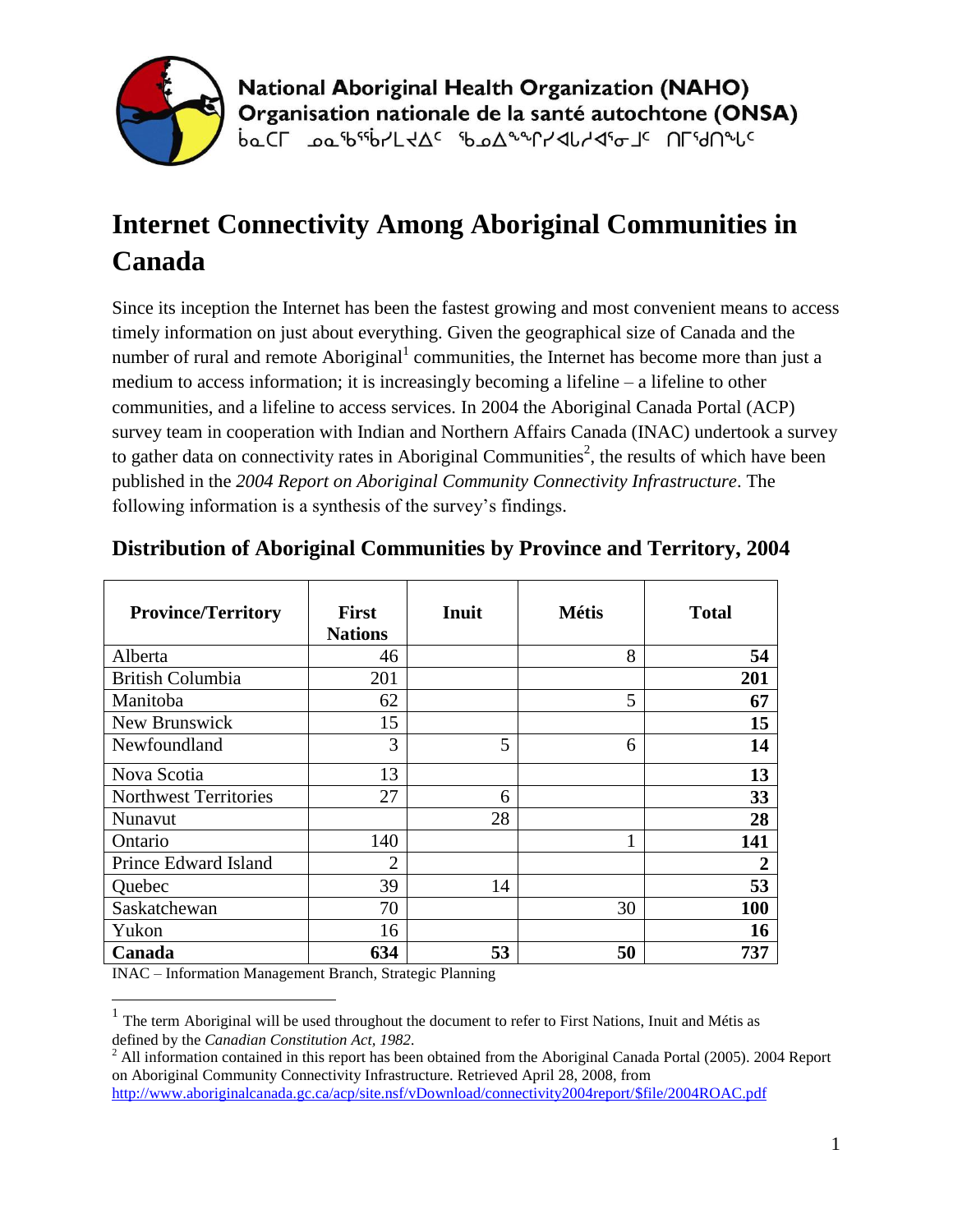

**National Aboriginal Health Organization (NAHO)** Organisation nationale de la santé autochtone (ONSA) baCL Da puplyde poderlydede Jc ULAUJAC

According to the Indian Land Registration System (ILRS) at Indian and Northern Affairs Canada, the Inuvialuit and Nunavut Land Claims Agreements, and the 2001 Census there are 634 First Nations reserves, 53 Inuit hamlets and 50 Métis Settlements. It should be noted, however, that the provinces of Alberta and Saskatchewan are the only provinces that formally recognize Métis Settlements.

| <b>Aboriginal</b><br><b>Community</b> | <b>TOTAL</b><br><b>Communities</b> | <b>Internet</b><br><b>Access</b> | $\frac{0}{0}$ | <b>No Access</b> | $\frac{0}{0}$ |
|---------------------------------------|------------------------------------|----------------------------------|---------------|------------------|---------------|
| <b>First Nations</b>                  | 634                                | 625                              | 98.58%        |                  | 1.42%         |
| Inuit                                 | 53                                 | 49                               | 92.45%        |                  | 7.55%         |
| <b>Métis</b>                          | 50                                 | 50                               | 100.00%       |                  | 0.00%         |
| <b>TOTAL</b>                          | 737                                | 724                              | 98.24%        |                  | 1.76%         |

### **Internet Access at the Community Level**

According to the *Report* almost all Aboriginal communities (98 per cent) in Canada have access to the Internet in some capacity. This includes access at the Band Office, Community Access Points, SchoolNet sites and at the household level. Ninety-nine per cent of First Nations, 92 per cent of Inuit and 100 per cent of Métis communities have access to the Internet. Programs such as the Community Access Program (CAP), SchoolNet, Connect Yukon and other federal and provincial programs have significantly increased the number of northern and remote Aboriginal communities with Internet access.

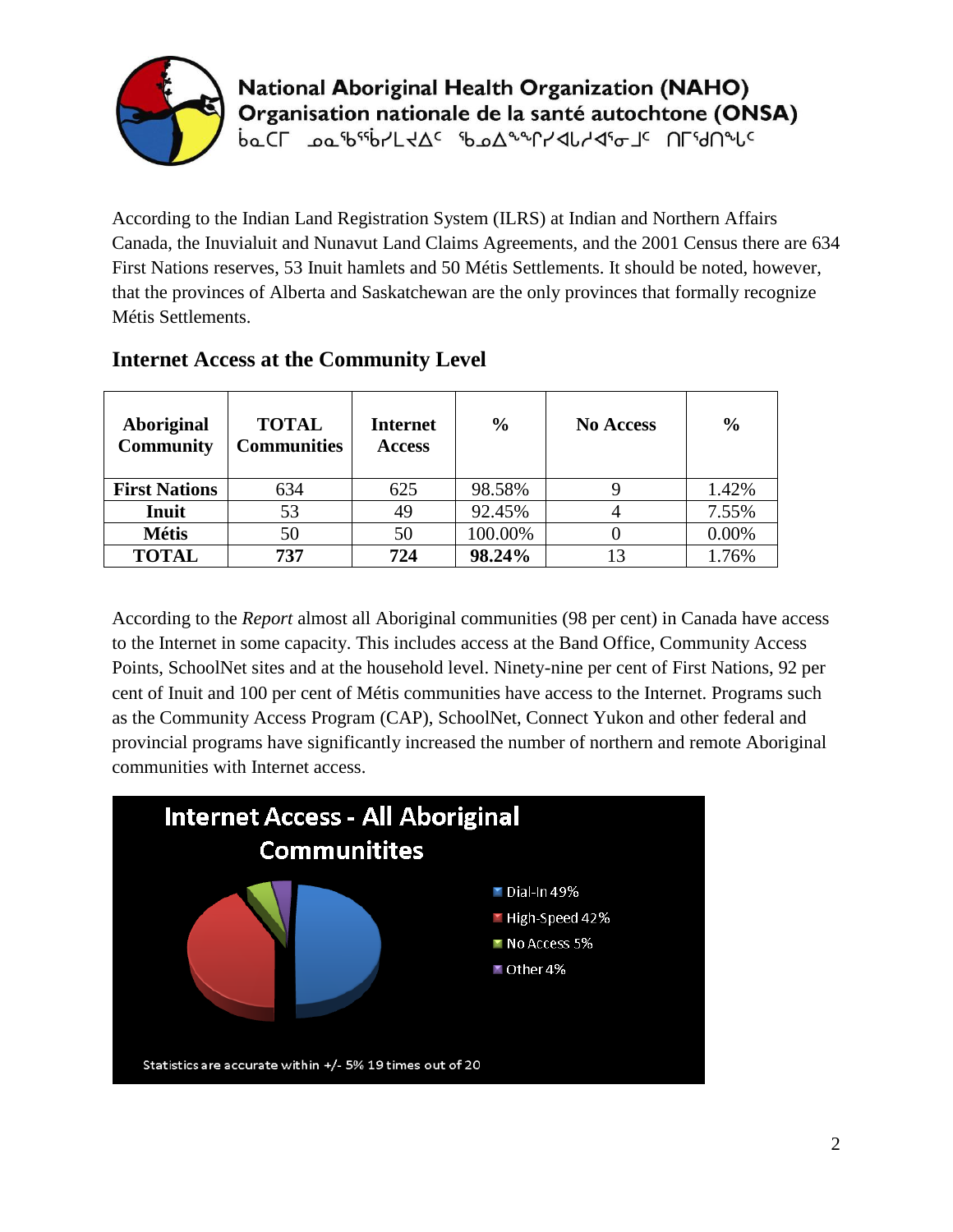

**National Aboriginal Health Organization (NAHO)** Organisation nationale de la santé autochtone (ONSA) baCL Dapelped to Danne Andre ULAU-A

The method by which an Aboriginal community is able to access the Internet depends on the telecommunications infrastructure within the area. When examined as a whole 49 per cent of Aboriginal communities with access to the Internet connect through a dial-in connection; 42 per cent have access through a high-speed connection; five per cent do not have access to the Internet; and the remaining four percent access the Internet by some other means such as satellite connection.



# **Internet Access in Northern (60 degrees +) Aboriginal Communities**

As a result of the above mentioned Internet connectivity initiatives the availability of high-speed Internet access north of the  $60<sup>th</sup>$  parallel is five per cent greater than Canada as a whole.<sup>3</sup> The INAC Band Classification Manual identifies 83 Aboriginal communities north of the  $60<sup>th</sup>$ parallel, of which 43 are First Nations and 40 are Inuit. Of these communities located north of the  $60<sup>th</sup>$  parallel 39 per cent access the Internet through a dial-in connection; 47 per cent through a high-speed connection; 12 per cent have no access; and two percent use other means such as a satellite connection.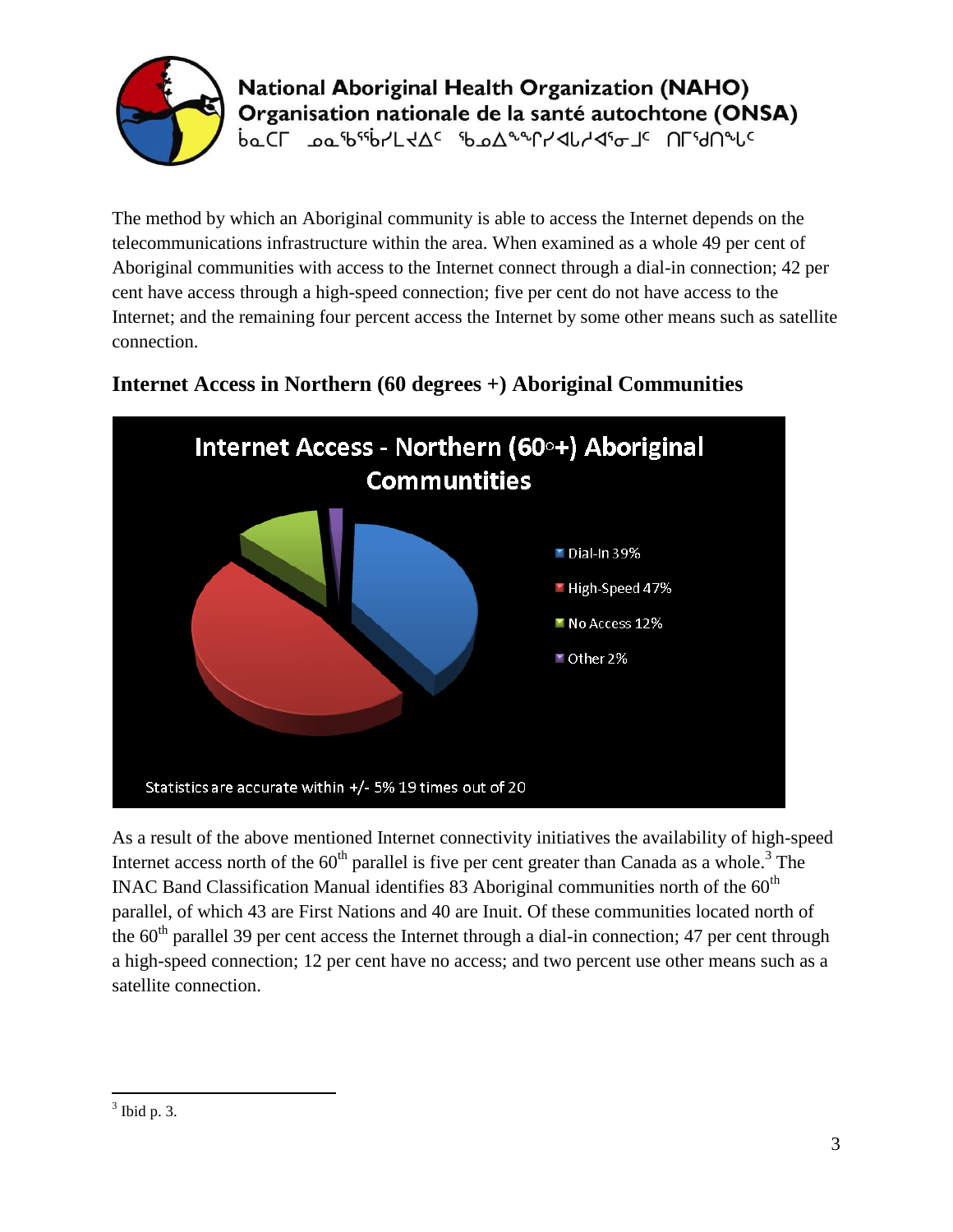

| <b>Aboriginal</b><br><b>Community</b> | <b>TOTAL</b><br><b>Communities</b> | <b>Internet</b><br><b>Access</b> | $\frac{0}{0}$ | <b>No Access</b> | $\frac{0}{0}$ |
|---------------------------------------|------------------------------------|----------------------------------|---------------|------------------|---------------|
| <b>First Nations</b>                  | 634                                | 594                              | 93.69%        | 40               | 6.31%         |
| Inuit                                 | 53                                 | 51                               | 80.39%        |                  | 3.77%         |
| <b>Métis</b>                          | 50                                 | 40                               | 80.00%        | 10               | 20.00%        |
| <b>TOTAL</b>                          | 737                                | 685                              | 92.94%        | 52               | 7.06%         |

## **Internet Access at the Household Level**

Based upon 2004, 2003 & 2002 Connectivity Survey Responses Only

There is a statistical difference between Internet access at the broader community level when compared to access at the household level. At the household level 93 per cent of all Aboriginal communities have access to the Internet in some capacity. Of those communities with access at the household level 94 per cent are First Nations, 96 per cent are Inuit and 80 per cent are Métis.

## **Method of Internet Access at the Household Level**